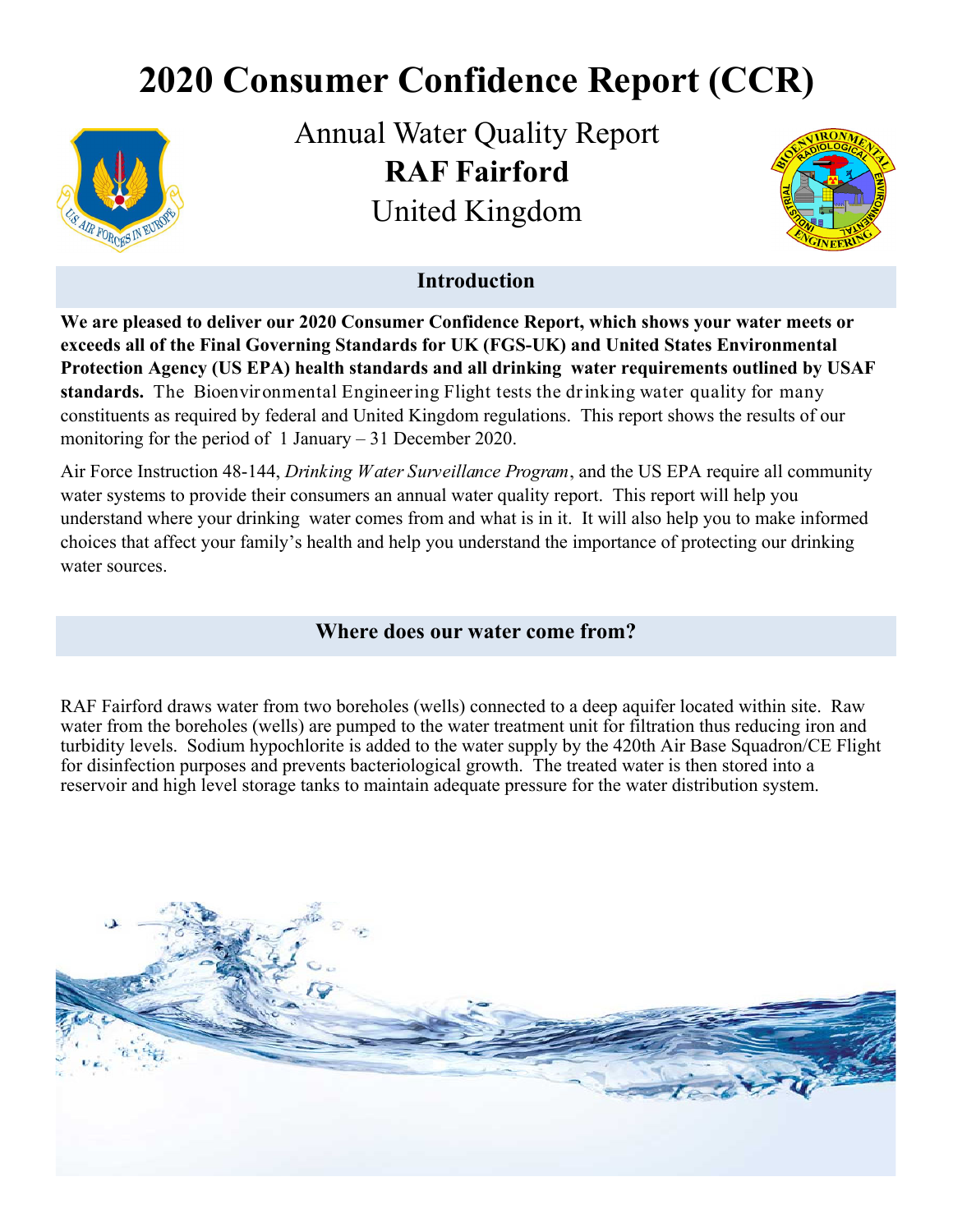# **Drinking Water Sources**

Drinking water, including bottled water, may reasonably be expected to contain at least small amounts of some contaminants. The presence of contaminants does not necessarily indicate that the water poses a health risk. More information about contaminants and potential health effects can be obtained by the US EPA's Safe Drinking Water Hotline (1-800-426-4791).

The sources of drinking water (both tap water and bottled water) include rivers, lakes, streams, ponds, reservoirs, springs, and wells. As water travels over the surface of the land or through the ground, it dissolves naturally-occurring minerals and, in some cases, radioactive material, and can pick up substances resulting from the presence of animals or from human activity.

Contaminants that may be present in source water include:

- *Microbial contaminants,* such as viruses and bacteria, that may come from sewage treatment plants, septic systems, agricultural livestock operations, and wildlife.
- *Inorganic contaminants*, such as salts and metals, which can be naturally-occurring or resulting from urban storm water runoff, industrial or domestic wastewater discharges, oil and gas production, mining, or farming.
- *Pesticides and herbicides* that may come from a variety of sources such as agriculture, urban storm water runoff, and septic systems.
- *Organic chemical contaminants,* including synthetic and volatile organic chemicals that are byproducts of industrial processes and petroleum production. These can also come from gas stations, urban storm water runoff, and septic systems.
- *Radioactive contaminants*, which can be naturally occurring or resulting from oil and gas production and mining activities.

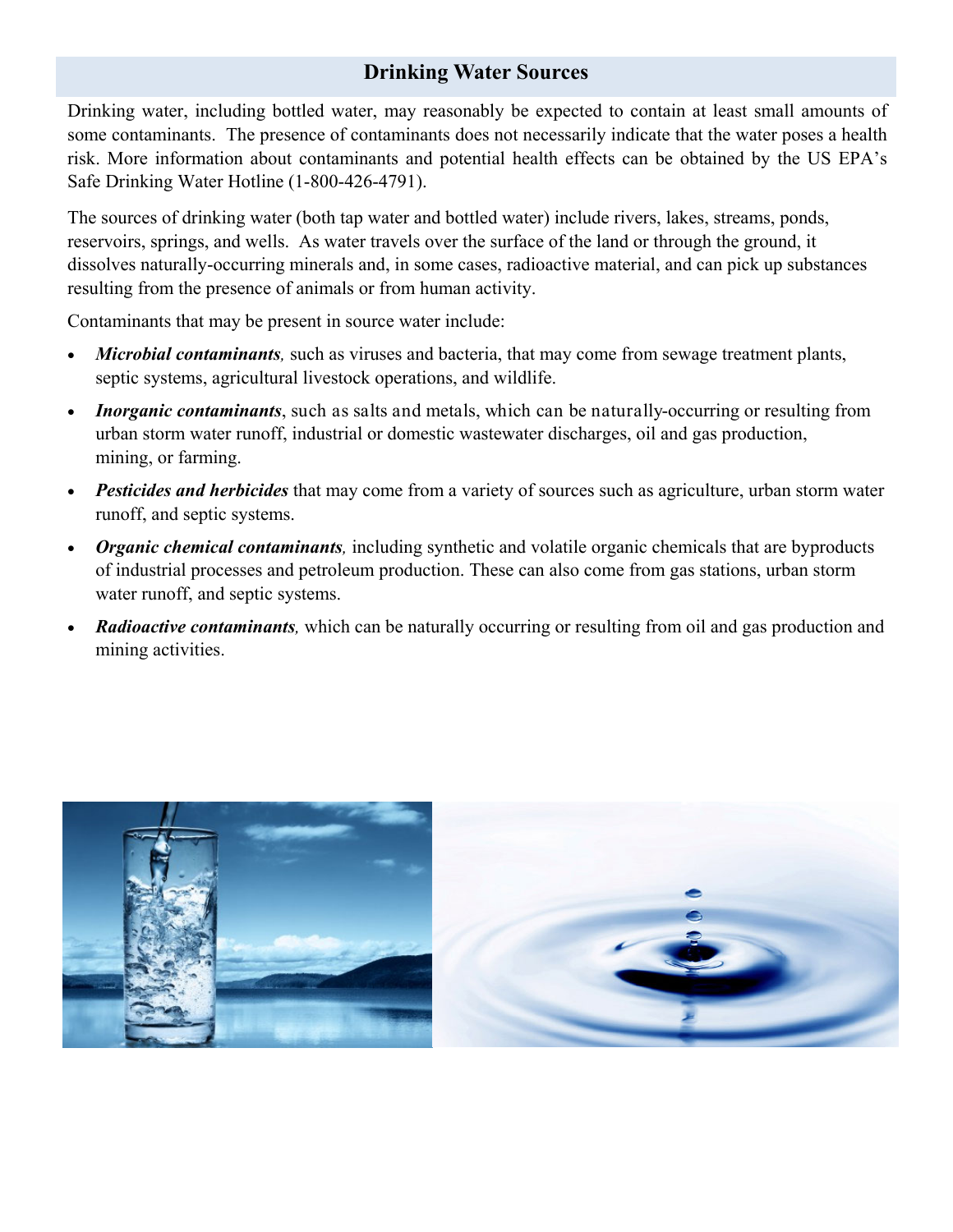## **Water Monitoring Results Summary**

*In order to ensure that tap water is safe to drink, the U.S. Environmental Protection Agency (US EPA) and the Final Governing Standard for United Kingdom (FGS-UK) prescribe regulations that limit the amount of certain contaminants in water provided by public water systems.* 

**Tables 1 – 6 list all of the primary drinking water standard contaminants that were detected during the most recent sampling for the constituent.** The presence of these contaminants in the water does not necessarily indicate that the water poses a health risk. The FGS-UK requires us to monitor certain contaminants less than once per year because the concentrations of these contaminants are not expected to vary significantly from year to year. Some of the data, though representative of the water quality, is more than one-year old.

*NOTE: Terms and abbreviations used in this report are located on the final page of this report.* 

| Table 1:<br><b>Detection of Coliform Bacteria</b><br>1 January – 31 December 2020 |                                    |                                                                                                                                             |                                        |                      |              |                                                                                                                                              |  |
|-----------------------------------------------------------------------------------|------------------------------------|---------------------------------------------------------------------------------------------------------------------------------------------|----------------------------------------|----------------------|--------------|----------------------------------------------------------------------------------------------------------------------------------------------|--|
| <b>Parameters and</b><br><b>Units of Measure</b>                                  | <b>Highest No.</b><br>of Detection | <b>MCL</b>                                                                                                                                  |                                        | <b>PHG</b><br>(MCLG) |              | <b>Typical source of</b><br><b>Bacteria</b>                                                                                                  |  |
| Coliform, Total                                                                   | $\mathbf{0}$                       | No more than 1<br>positive monthly<br>sample                                                                                                |                                        | $\overline{0}$       |              | Naturally present in the<br>environment                                                                                                      |  |
| Coliform, Fecal or<br>E.Coli                                                      | $\boldsymbol{0}$                   | A routine sample and<br>repeat sample are total<br>coliform positive and one<br>of these is also fecal coli-<br>form or $E$ . Coli positive |                                        | $\theta$             |              | Human and animal<br>fecal waste                                                                                                              |  |
| Table 2:<br><b>Lead and Copper</b><br>1 January – 31 December 2020                |                                    |                                                                                                                                             |                                        |                      |              |                                                                                                                                              |  |
| <b>Parameters and</b><br><b>Units of Measure</b>                                  | <b>Samples</b><br><b>Collected</b> | $90^{th}$ %<br>Level<br>Found                                                                                                               | <b>Sites</b><br><b>Exceeding</b><br>AI | AL                   | <b>PHG</b>   | <b>Typical Source of</b><br><b>Containment</b>                                                                                               |  |
| Lead (ppb)                                                                        | 10                                 | 1.98                                                                                                                                        | $\overline{0}$                         | 10                   | $\mathbf{0}$ | Internal corrosion of<br>household water<br>plumbing systems;<br>discharges from industrial<br>manufacturers; erosion of<br>natural deposits |  |
| Copper $(mg/L)$                                                                   | 10                                 | 0.0612                                                                                                                                      | $\theta$                               | 1.3                  | 1.3          | Internal corrosion of<br>household water<br>plumbing systems;<br>discharges from industrial<br>manufacturers; erosion of<br>natural deposits |  |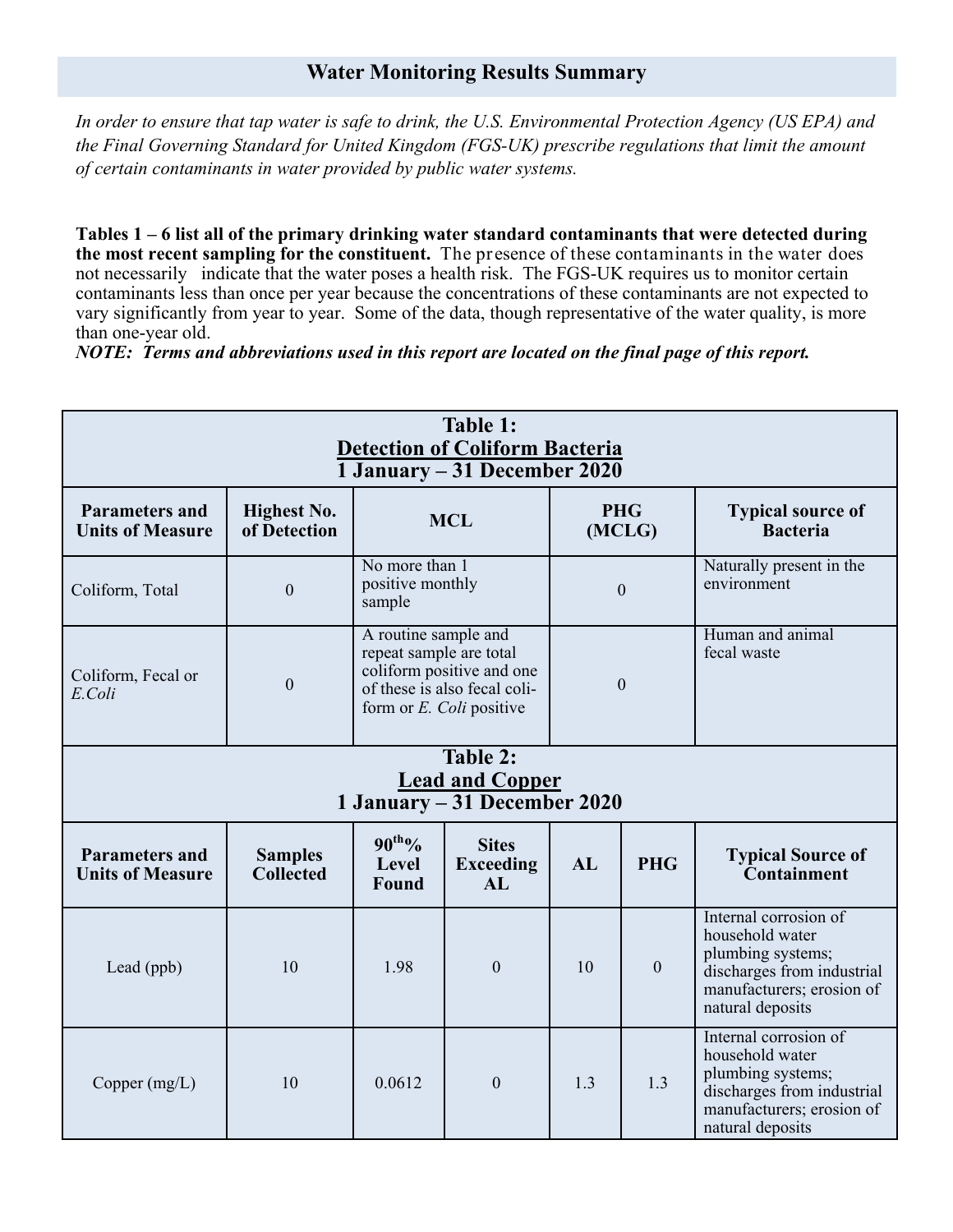| Table 3:<br><b>Inorganic Contaminants</b><br>1 January-31 December 2020 |                                            |                                                     |              |                           |                                                                                                                                                                                                          |  |
|-------------------------------------------------------------------------|--------------------------------------------|-----------------------------------------------------|--------------|---------------------------|----------------------------------------------------------------------------------------------------------------------------------------------------------------------------------------------------------|--|
| <b>Parameter and</b><br><b>Units of Measure</b>                         | <b>Highest</b><br>Level<br><b>Detected</b> | <b>Range of</b><br><b>Levels</b><br><b>Detected</b> | <b>MCL</b>   | <b>PHG</b><br><b>MCLG</b> | <b>Major Sources in Drink-</b><br>ing Water                                                                                                                                                              |  |
| Antimony (ppb)                                                          | < 0.16                                     | < 0.16                                              | 5            | 5                         | Discharge from petroleum re-<br>fineries; fire retardants; ceram-<br>ics; electronics and solder                                                                                                         |  |
| Arsenic (ppb)                                                           | 0.046                                      | $< 0.046 - <$<br>0.061                              | 10           | $\boldsymbol{0}$          | Erosion of natural deposits;<br>runoff from orchards; glass<br>and electronics<br>produc-<br>tion wastes                                                                                                 |  |
| Boron (ppm)                                                             | 0.19                                       | $0.16 - 0.19$                                       | $\mathbf{1}$ | N/A                       | Released from rocks and soils<br>through weathering                                                                                                                                                      |  |
| Bromate (ppb)                                                           | 2.2                                        | $1.3 - 2.2$                                         | 10           | $\boldsymbol{0}$          | By-product of drinking water<br>disinfection                                                                                                                                                             |  |
| Cadmium (ppb)                                                           | ${}_{0.018}$                               | < 0.018                                             | 5            | 5                         | Corrosion of galvanized pipes;<br>erosion of natural deposits;<br>discharge from metal refin-<br>eries; runoff from waste<br>batteries and paints                                                        |  |
| Chromium (ppb)                                                          | < 0.17                                     | < 0.17                                              | 50           | 50                        | Discharge from steel and pulp<br>erosion of natural<br>mills;<br>deposits                                                                                                                                |  |
| Cyanide (ppb)                                                           | < 5.5                                      | < 5.5                                               | 50           | 50                        | Discharge from steel/metal<br>factories;<br>discharge from<br>plastic and fertilizer<br>facto-<br>ries                                                                                                   |  |
| Fluoride (ppm)                                                          | $1.1 - 1.2$                                | 1.2                                                 | 1.5          | 1.5                       | Erosion of natural deposits;<br>additive; discharge<br>water<br>from fertilizer and<br>aluminum plants                                                                                                   |  |
| Mercury (ppb)                                                           | ${}< 0.0059$                               | ${}< 0.0059$                                        | $\mathbf{1}$ | $\mathbf{1}$              | Erosion of natural deposits;<br>discharge from refineries and<br>factories; runoff from land-<br>fills; runoff from cropland                                                                             |  |
| Nitrate (as $N$ ) (mg/L)                                                | ${}< 0.0059$                               | ${}< 0.0059$                                        | 10           | 10                        | Runoff and leaching from fer-<br>tilizer use; leaching from sep-<br>tic tanks and sewage; erosion<br>of natural deposits                                                                                 |  |
| Nitrite (as N) $(mg/L)$                                                 | ${}< 0.0059$                               | ${}< 0.0059$                                        | 0.15         | 0.15                      | Runoff and leaching from fer-<br>tilizer use; leaching from sep-<br>tic tanks and sewage; erosion<br>of natural deposits                                                                                 |  |
| Selenium (ppb)                                                          | ${}_{0.83}$                                | ${}_{0.83}$                                         | 10           | 10                        | Discharge from petroleum,<br>glass, and metal refineries;<br>erosion of natural<br>depos-<br>its; discharge from mines and<br>chemical manufacturers; run-<br>off from livestock lots (feed<br>additive) |  |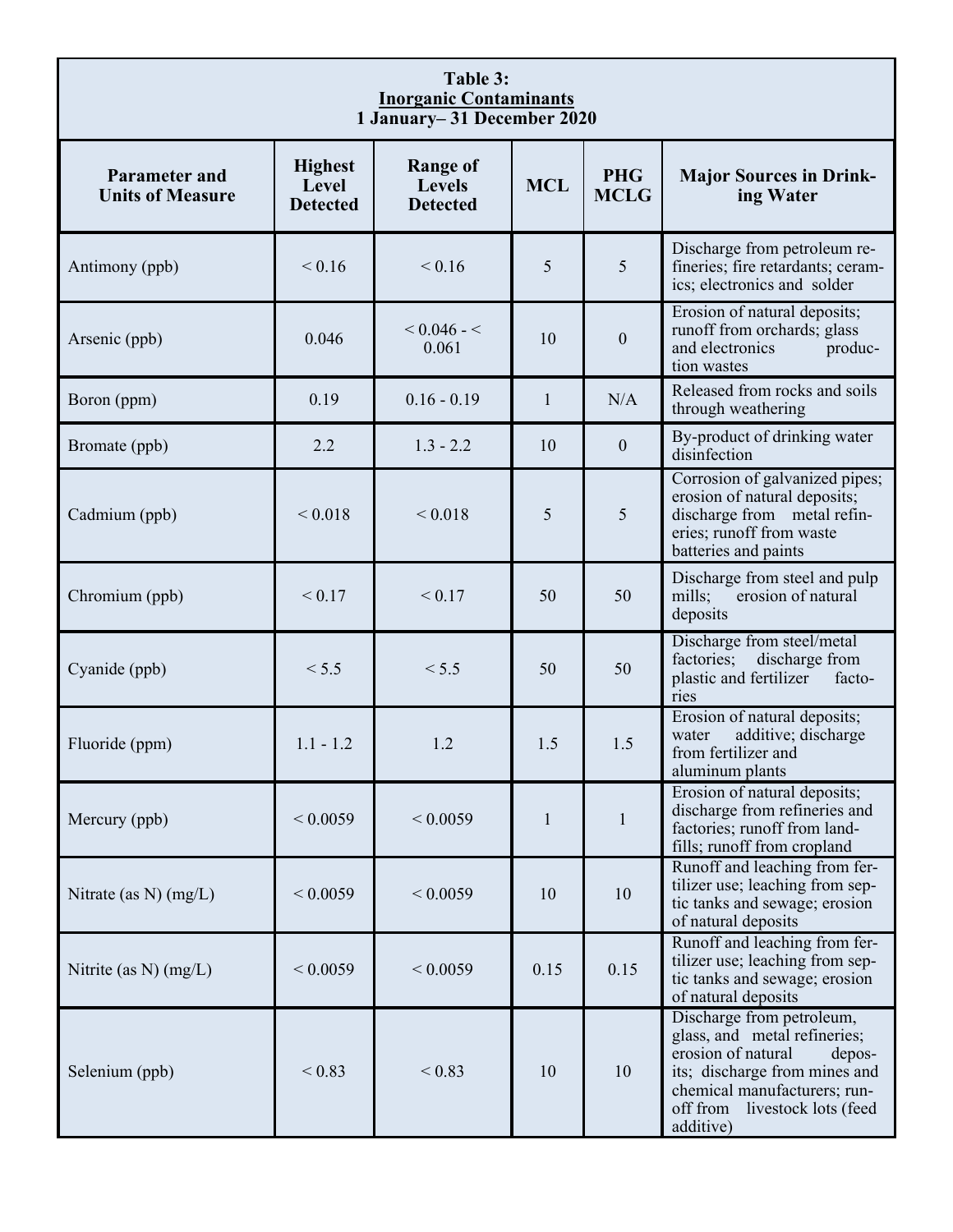| Table 4:<br><b>Volatile Organic Compounds</b><br>1 January – 31 December 2020  |                                    |                                           |              |                      |                                                                               |  |  |
|--------------------------------------------------------------------------------|------------------------------------|-------------------------------------------|--------------|----------------------|-------------------------------------------------------------------------------|--|--|
| <b>Parameters and</b><br><b>Units of Measure</b>                               | <b>Highest No.</b><br>of Detection | <b>Range of Levels</b><br><b>Detected</b> | <b>MCL</b>   | <b>PHG</b><br>(MCLG) | <b>Major Sources in</b><br><b>Drinking Water</b>                              |  |  |
| Benzene (ppb)                                                                  | < 0.013                            | < 0.013                                   | $\mathbf{1}$ | $\theta$             | Discharge from factories;<br>leaching from gas storage<br>tanks and landfills |  |  |
| 1-2-Dichloroethane<br>(ppb)                                                    | < 0.024                            | < 0.024                                   | 3            | $\boldsymbol{0}$     | Discharge from industrial<br>chemical factories                               |  |  |
| TTHMs [Total tri-<br>halomethanes] (ppb)                                       | 17                                 | 17                                        | 80           | N/A                  | By-product of drinking<br>water disinfection (2018)                           |  |  |
| HAA5 [Haloacetic<br>acids] (ppb)                                               | 4.3                                | 4.3                                       | 60           | 60                   | By-product of drinking<br>water disinfection (2018)                           |  |  |
| Table 5:<br><b>Radioactive Contaminants</b><br>1 January – 31 December 2020    |                                    |                                           |              |                      |                                                                               |  |  |
| <b>Parameters and</b><br><b>Units of Measure</b>                               | <b>Highest No.</b><br>of Detection | <b>Range of Levels</b><br>Detected        | <b>MCL</b>   | <b>PHG</b><br>(MCLG) | <b>Major Sources in</b><br><b>Drinking Water</b>                              |  |  |
| Gross Alpha (Bq/L)                                                             | ${}< 0.04$                         | ${}< 0.04$                                | 0.555        | $\boldsymbol{0}$     | Erosion of natural<br>deposits                                                |  |  |
| Gross Beta (Bq/L)                                                              | 0.08                               | $0.04 - 0.08$                             | 1.85         | $\boldsymbol{0}$     | Erosion of natural<br>deposits                                                |  |  |
| Table 6:<br><b>Synthetic Organic Compounds</b><br>1 January – 31 December 2020 |                                    |                                           |              |                      |                                                                               |  |  |
| <b>Parameters and</b><br><b>Units of Measure</b>                               | <b>Highest No.</b><br>of Detection | <b>Range of Levels</b><br><b>Detected</b> | <b>MCL</b>   | <b>PHG</b><br>(MCLG) | <b>Major Sources in</b><br><b>Drinking Water</b>                              |  |  |
| Benzo(a)pyrene<br>(ppb)                                                        | ${}< 0.00056$                      | ${}< 0.00056$                             | 0.01         | $\boldsymbol{0}$     | Leaching from linings of<br>water storage tanks and<br>distribution lines     |  |  |
| Pesticides, total<br>(calculated) (ppm)                                        | $\boldsymbol{0}$                   | $\boldsymbol{0}$                          | 0.0005       | $\boldsymbol{0}$     | Leeching from farm land                                                       |  |  |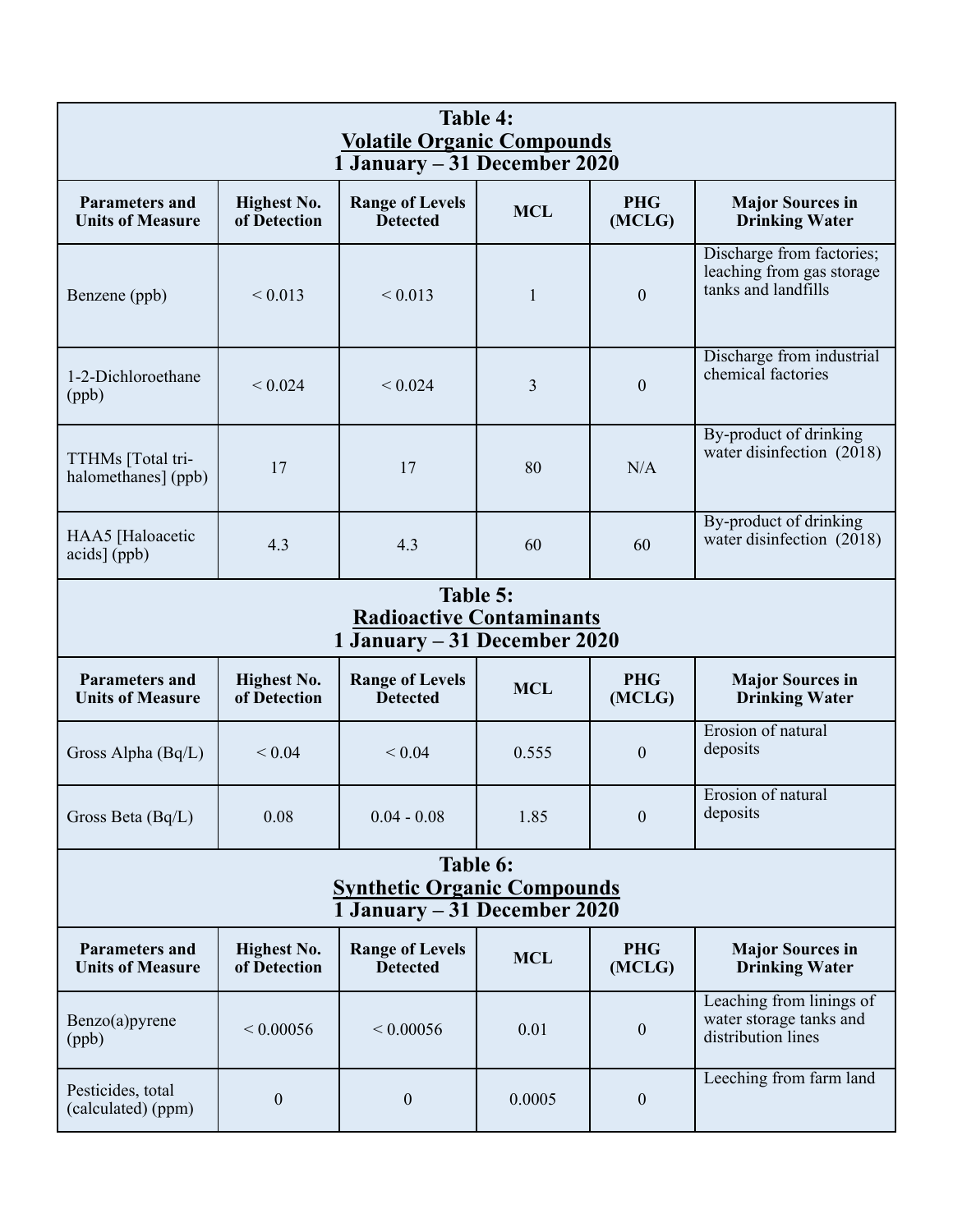| Table 7:<br><b>Secondary Drinking Water Standards</b><br>1 January – 31 December 2020 |                                                |                                                |                                          |                      |                                                              |  |
|---------------------------------------------------------------------------------------|------------------------------------------------|------------------------------------------------|------------------------------------------|----------------------|--------------------------------------------------------------|--|
| <b>Parameters and</b><br><b>Units of</b><br><b>Measure</b>                            | <b>Highest No.</b><br>of Detection             | Range of<br><b>Levels</b><br><b>Detected</b>   | <b>MCL</b>                               | <b>PHG</b><br>(MCLG) | <b>Major Sources in Drinking</b><br>Water                    |  |
| Chloride (ppm)                                                                        | 24                                             | $24 - 28$                                      | 250                                      | N/A                  | Runoff/leaching from natural<br>deposits; seawater influence |  |
| Color (ppm)                                                                           | < 2.1                                          | < 2.1                                          | 20                                       | N/A                  | Naturally-occurring organic<br>materials                     |  |
| Iron (ppb)                                                                            | 6.3                                            | $3.0 - 6.3$                                    | 200                                      | N/A                  | Leaching from natural deposits;<br>industrial wastes         |  |
| Manganese (ppb)                                                                       | ${}< 0.36$                                     | ${}< 0.36$                                     | 50                                       | N/A                  | Leaching from natural deposits;<br>industrial wastes         |  |
| Odor                                                                                  |                                                | Acceptable to Consumers and no Abnormal Change | Naturally-occurring organic<br>materials |                      |                                                              |  |
| Sulfate (ppm)                                                                         | 50                                             | $42 - 50$                                      | 250                                      | N/A                  | Runoff/leaching from natural<br>deposits; industrial wastes  |  |
| Taste                                                                                 | Acceptable to Consumers and no Abnormal Change |                                                |                                          |                      | Naturally-occurring organic<br>materials                     |  |
| Turbidity (NTU)                                                                       | 0.076                                          | $0.051 - 0.076$                                | $\overline{4}$                           | N/A                  | Soil runoff                                                  |  |
| <b>Additional Information</b>                                                         |                                                |                                                |                                          |                      |                                                              |  |

# **Nitrate**

Although the level of nitrate (refer to table 3 on water quality data, p. 4) is consistently below the health effect level, the EPA requires the following information be included in this report: "Nitrate in drinking water at levels above 10 ppm is a health risk for infants of less than 6 months of age. High nitrate levels in drinking water can cause blue-baby syndrome. Nitrate levels may rise quickly for short periods of time because of rainfall or agricultural activity. If you are caring for an infant, you should ask advice from your health care provider."

#### **Lead**

If present, elevated levels of lead can cause serious health problems, especially for pregnant women and young children. Lead in drinking water is primarily from materials and components associated with service lines and home plumbing. When your water has been sitting for several hours, you can minimize the potential for lead exposure by flushing your tap for 30 seconds to 2 minutes before using water for drinking or cooking. If you are concerned about lead in your water, you may wish to have your water tested. Information on lead in drinking water, testing methods, and steps you can take to minimize exposure is available from the Safe Drinking Water Hotline at: 1-800-426-4791 or at http://www.epa.gov/safewater/lead.